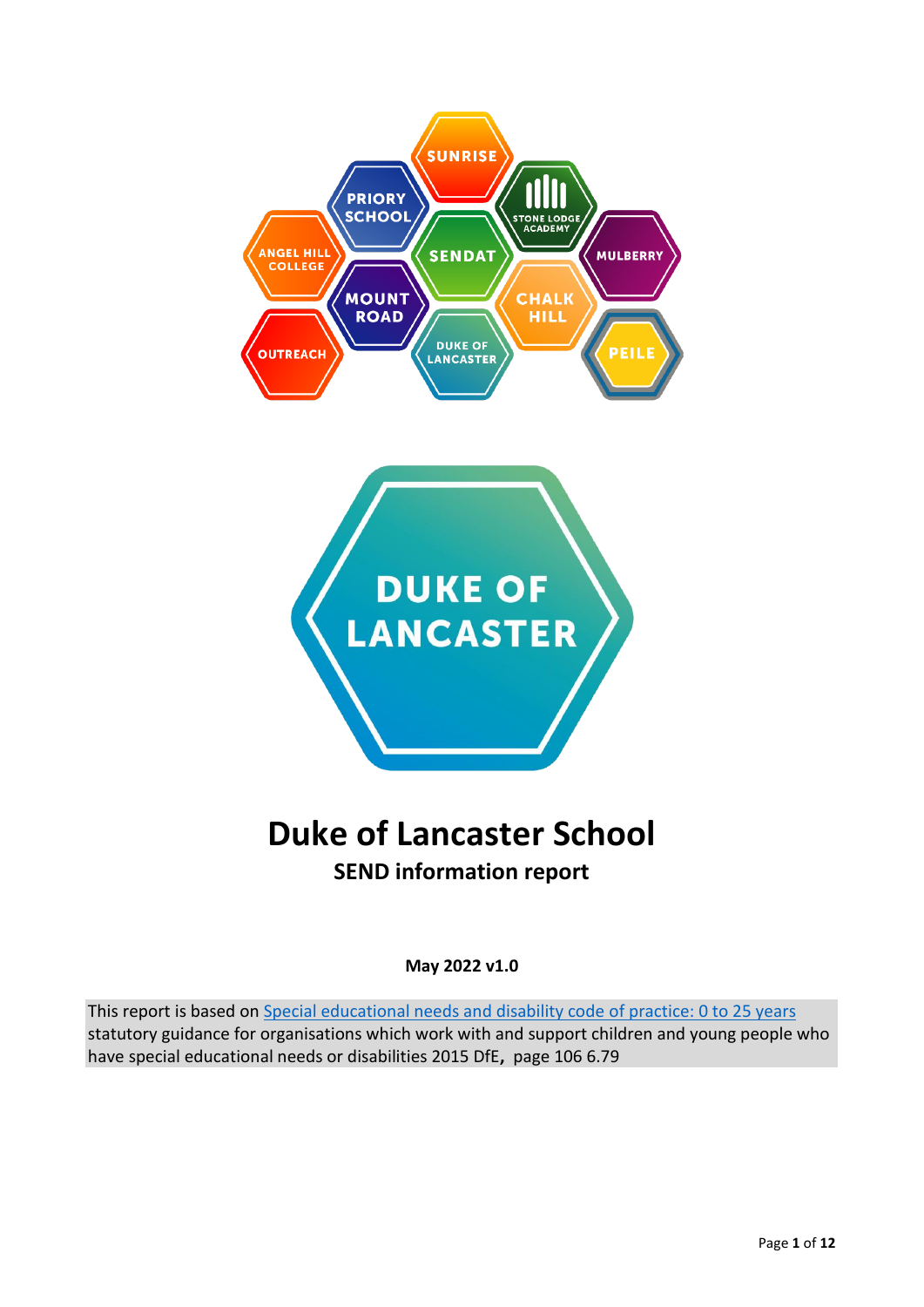| <b>Contents</b>                                                                         |  |
|-----------------------------------------------------------------------------------------|--|
|                                                                                         |  |
|                                                                                         |  |
|                                                                                         |  |
|                                                                                         |  |
|                                                                                         |  |
|                                                                                         |  |
|                                                                                         |  |
| Arrangements for supporting transition between phases of education and in preparing for |  |
|                                                                                         |  |
| Adaptations made to curriculum and learning environment of students with SEND 8         |  |
| Expertise and training of staff to support children and young people with SEND 9        |  |
|                                                                                         |  |
|                                                                                         |  |
|                                                                                         |  |
|                                                                                         |  |
|                                                                                         |  |
|                                                                                         |  |
| How the school involves other bodies, including health and social care bodies, local    |  |
|                                                                                         |  |
|                                                                                         |  |
|                                                                                         |  |
|                                                                                         |  |
|                                                                                         |  |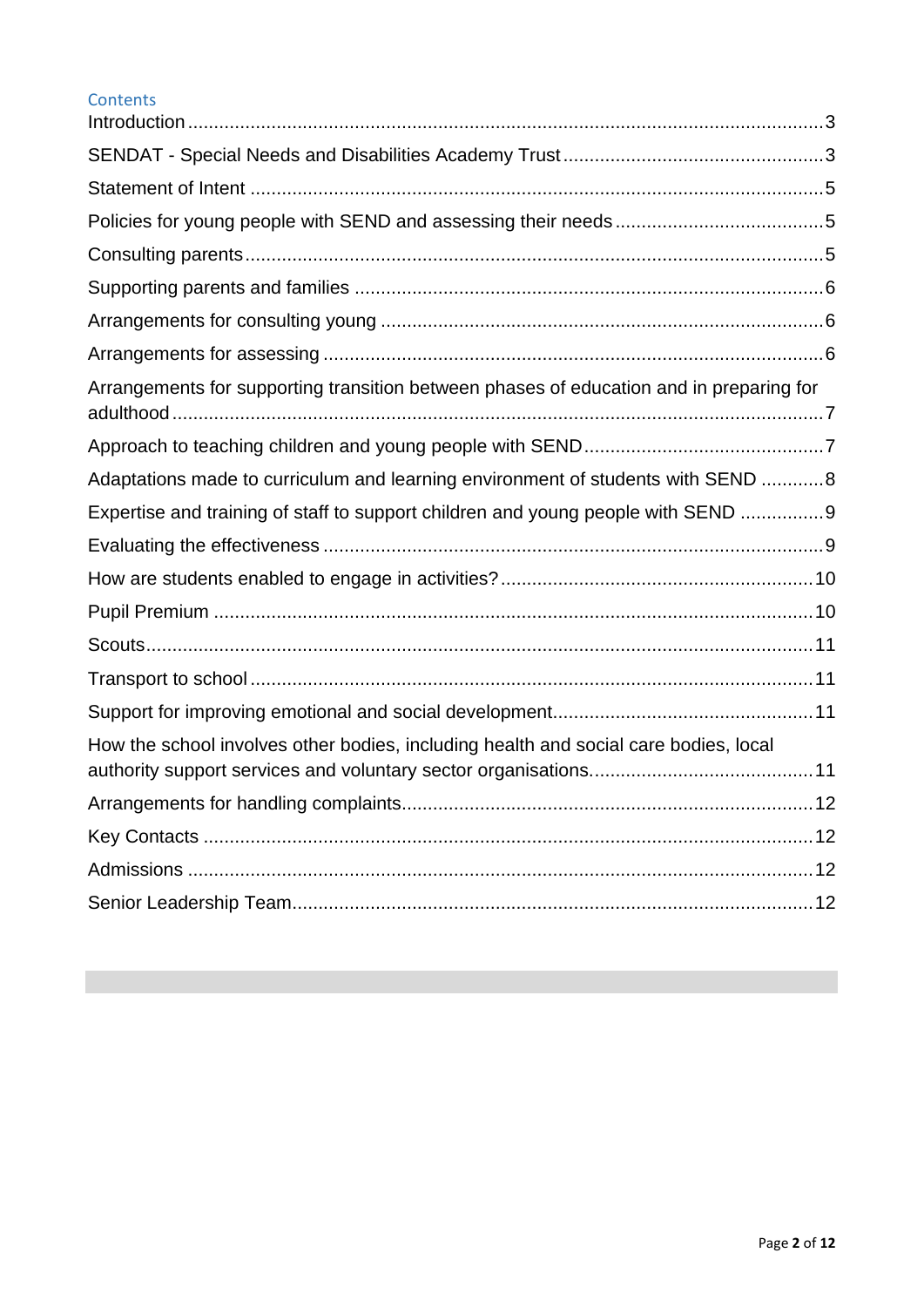#### <span id="page-2-0"></span>**Introduction** - **Kinds of SEND provided**

Duke of Lancaster is a new state funded special school for students with Communication and Interaction needs which opened in January 2022. Students attending Duke of Lancaster have an EHCP and been assessed to demonstrate an ability profile which enables them to access a 'mainstream' curriculum and as such achieve assessment expectations including SATs, GCSEs and Entry Level qualifications where appropriate.

Students on roll at the school may have a poor record of previous school attendance, educational engagement, persistent academic underachievement, repeated inappropriate, and high-risk behaviour leading to frequent exclusion from school. Students entering the school may be working significantly below national expectations. Students referred towards may have previously shown signs of high ability or might have been identified as 'gifted and talented'. Students who are high attainers will, like all others, have personalised plans which will promote their academic progress whilst supporting emotional and therapeutic needs through appropriate bespoke interventions.

Most students will have significant gaps in their knowledge and understanding across most of the curriculum compared with mainstream learners. Many pupils will have difficulties with numeracy and literacy, specific issues around dyslexia and dyscalculia and in addition may have been previously identified as requiring speech and language support.

The school will have a capacity of 100 students in class sizes ranging from 6 to 9 students. The school has a range of specialist classrooms and will offer Entry Level and GCSEs to students.

The age range for the school is 5-16 (Years 1 to 11).

Duke of Lancaster is part of Norfolk County Council's SEND Local Offer. More information on Norfolk County Council's SEND Local Offer can be found by clicking this link: [SEND Local Offer -](https://www.norfolk.gov.uk/children-and-families/send-local-offer) [Norfolk County Council](https://www.norfolk.gov.uk/children-and-families/send-local-offer)

#### <span id="page-2-1"></span>**SENDAT - Special Needs and Disabilities Academy Trust**

SENDAT's purpose is to support and develop specialist provision both in the local area and more widely across the county. For more information visit [https://sendat.academy](https://sendat.academy/) SENDAT supports the growth of other specialist provisions, including:

- Chalk Hill Sudbury. Residential Pupil Referral unit for students in Key stages 2 and 3 <https://sendat.academy/chalkhill/>
- Duke of Lancaster Opened January 2022, new special school in Fakenham for students with communication and interaction difficulties. <https://sendat.academy/dukeoflancaster>
- Priory School in Bury St Edmunds is a founder sponsor of SENDAT (Special Educational Needs and Disabilities Academies Trust). Priory is a special school for students with



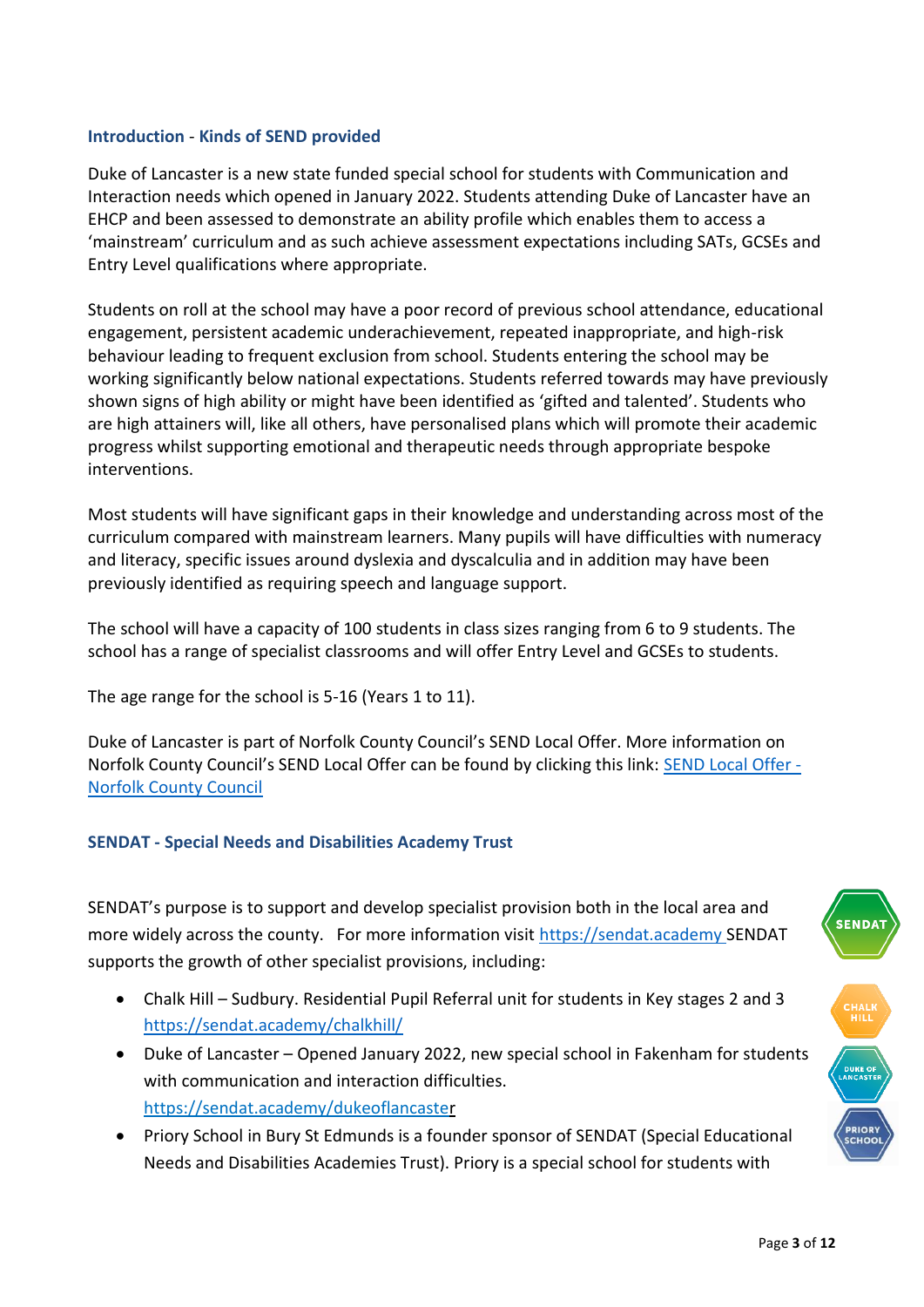complex MLD. It has 204 places from 5-18 (including sixth form) and 23 residential places. <https://sendat.academy/Priory/>

- o Mount Road is a specialist class for students with ASD and challenging behaviour. The class is based at Priory school.
- $\circ$  Priory Aspire is additional space for students who have difficulty with groups and mixes of children. Usually with co-occurring MLD and SEMH. This unit opened in January 2022.
- o Angel Hill College (AHC) for young people 16-25yrs with SEND. <https://sendat.academy/angelhill/>The main purpose of AHC is to support the successful transition of its students into mainstream further education.
- Stone Lodge Academy in Ipswich has 175 students ages 5-16 with complex MLD. [Https://sendat.academy/stonelodge/](https://sendat.academy/stonelodge/)
- Sunrise Academy joined SENDAT  $1<sup>st</sup>$  April 2022. Sunrise is based in Lowestoft and works with students with Social, Emotional, and Mental Health needs. <https://sendat.academy/sunrise/>
- Mulberry Opened September 2021, working in partnership with John Milton Academy Trust. Two Key stage 2 classes at Mendlesham Primary and Two classes for secondary ag students at Stowpland High School. For students who need some additional support but not a full special school place.<https://sendat.academy/mulberry/>
- Peile- Opened September 2021, working in partnership with Chantry Academy and the Active Learning Trust. Two classes for secondary age students at Chantry High School. For students who need some additional support but not a full special school place. <https://sendat.academy/peile/>
- SENDAT Outreach providing support to mainstream schools. For further information please visit <https://sendat.academy/outreach/>

# **SENDAT provision supports students and families across Suffolk and Norfolk**

**For more information visit [https://sendat.academy](https://sendat.academy/)**











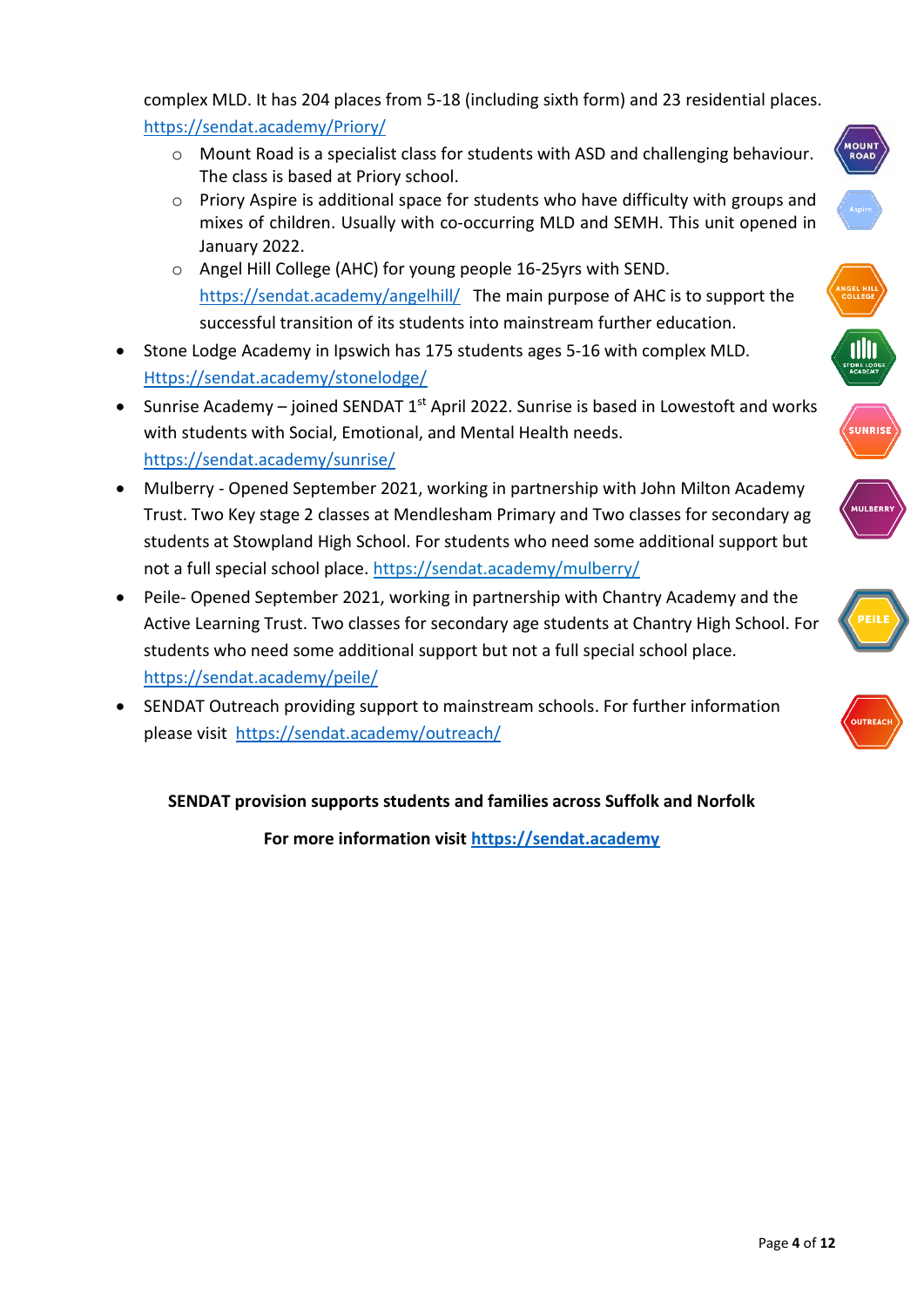#### <span id="page-4-0"></span>**Statement of Intent**

- Our vision is to develop well-rounded individuals who can go forward into their adult lives prepared for the work environment and capable of being independent and productive citizens.
- We believe that high quality education is best achieved when the needs of each individual pupil – social, emotional, spiritual and educational – are considered to be paramount. Through focusing on pupils as individuals, we will aim to tailor challenging and enjoyable educational programmes to directly meet their needs and to truly personalise learning.
- We will work with each pupil, their parents / carers and other professionals to understand, and work to overcome, each pupil's particular barriers to learning, so they can achieve their full potential within a secure and caring environment.
- We will develop our capacity as a special academy school to enhance the range of experiences available to our pupils and offer them increasing opportunities for personal, social, intellectual and physical development through both our day and residential provision. Linked to this, we will continue to work with the wider community to ensure Priory School has central place within it.
- We believe that improving the quality of education will be an ongoing process which involves monitoring, reflection and evaluation, leading to enhancement of best practice. We embrace the use of new technology to provide new opportunities for learning and teaching.
- We intend to ensure that SENDAT will continue to play a significant role in promoting the development of special needs locally, regionally and nationally
- We promote politeness and mutual respect towards all members of our community and are fully committed to promoting disability equality.

#### <span id="page-4-1"></span>**Policies for young people with SEND and assessing their needs**

Our policies are available for download from the Trust website [https://sendat.academy.](https://sendat.academy/) Links are available from the school website.

### <span id="page-4-2"></span>**Consulting parents of children with SEND and involving them in their child's education**

We recognise that most parents live too far away from school to bring their child to and from school. This can mean that parents can feel more disconnected from school. The Home-School diary is a key form of communication. This is further supported with:

- Newsletters are available from our Arbor parent portal and printed copies can be sent home on request
- School website <https://sendat.academy/dukeoflancaster/>
- Duke of Lancaster School Facebook: [Duke of Lancaster -](https://www.facebook.com/sendatdukeoflancaster) Home | Facebook
- Arbor parent portal and email is our main method of communication with all parents
- Class Dojo mobile app and website is used widely in the school

All students and their families will receive a termly report on progress which contains information about effort and progress in all subjects as well as progress towards achievement as outlined in the Education Health Care Plan (EHCP). This is followed up by a consultation evening with staff which also provides opportunities to meet with college provision, a range of services and other providers of support for children and families.

There are 4 formal points of consultation: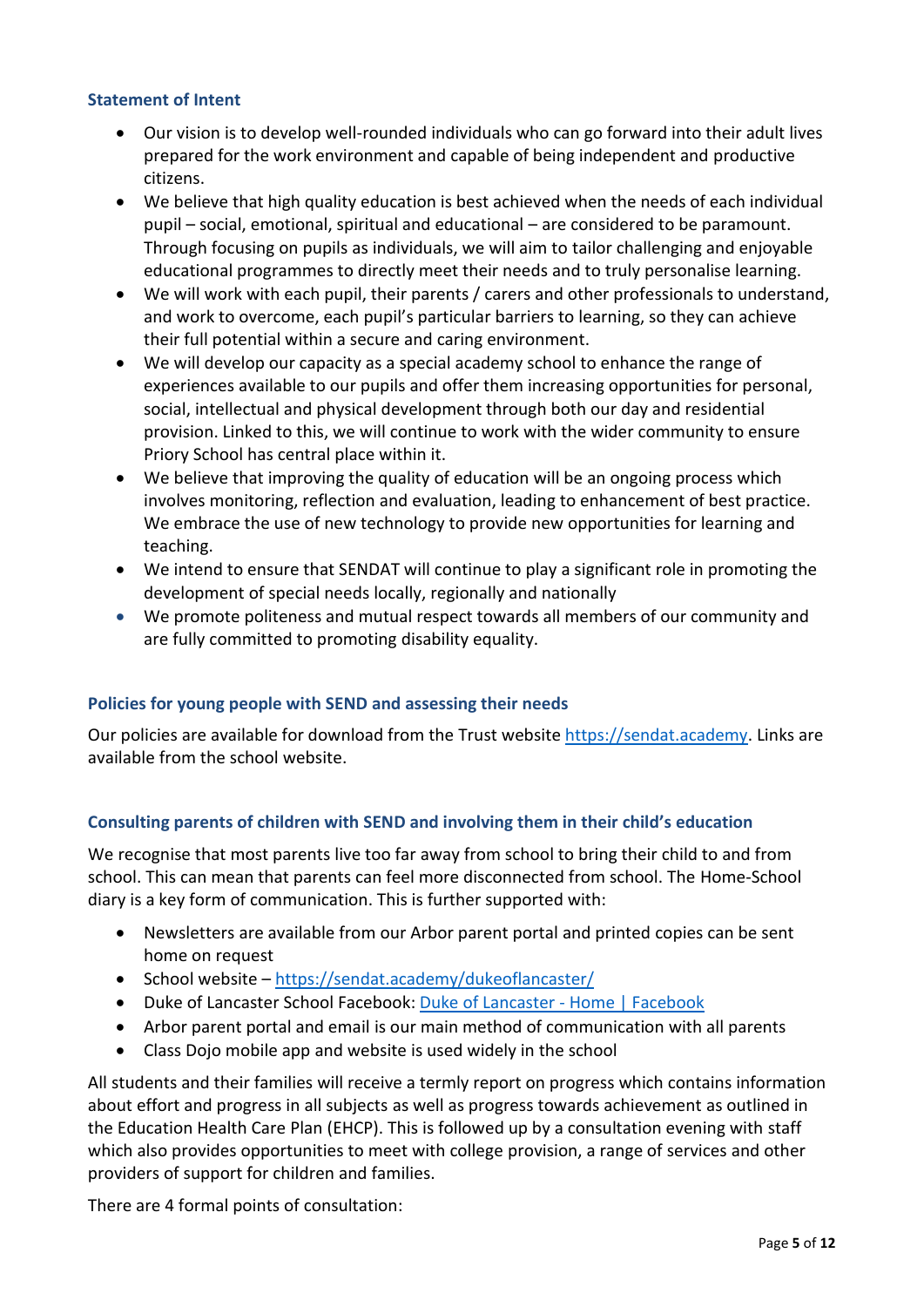- Parent and Carer Consultation evenings 3 times a year
- Annual review of Education Health Care (EHC) plan

We welcome consultation and discussion outside these times. Parents and carers are welcome to contact the school office. Staff may not be able to take phone calls immediately, but they will get back to you or you will be able to make an appointment to speak with staff.

School phone number: 01328 800880

#### <span id="page-5-0"></span>**Supporting parents and families**

We understand that having a child with additional needs can often be challenging. We arrange sessions for parents to meet other parents in an informal manner. Sometimes these sessions have a presentation or discussion led by school or invited agencies and, at other times, there is a more open forum. The Family Support Team organise these sessions, usually once a term.

When at capacity, we intend to employ two Family Support Workers (one when the school initially opens). These staff will form the Family Liaison Team and coordinate events to engage and support parents and families. We currently have one Family Support Worker, Mrs Hennessey, who can be contacted using the details above.

#### <span id="page-5-1"></span>**Arrangements for consulting young people with SEND and involving them in their education**

Students are consulted and involved in their education through:

- The students are supported and encouraged to take an active part in their annual review meeting. Occasionally, it is not appropriate due to the nature of their needs.
- All students complete a one-page profile that supports their views at the review meeting.
- The School Council meets regularly and is represented by every class. The class representatives are voted annually and a School Council Leader is voted in by students following the establishment of the council.
- There is a student council which meets regularly and is represented by every class. The class representatives are voted in every September.
- Year 9 and KS4 students are offered 'Preparing for Adult Life' programmes to discuss accreditation option choices, careers and transition post 16.

#### <span id="page-5-2"></span>**Arrangements for assessing and reviewing student progress towards outcomes**

Students are formally assessed three times a year and presented to families as a developmental report. The progress is discussed with parents and carers at consultation evenings and annual reviews based on the Individual Learning Plan (ILP). New students will complete baseline assessments in order to agree targets for their future attainment.

Class teachers, subject teachers and Key Stage leads all monitor the progress of students. If they are concerned about progress, they will discuss this with other members of staff and interventions will be agreed.

Individual Learning Plans (ILP) set small steps of aspirational progress termly for students. These are reviewed regularly and discussed at the Annual Review meeting and parents and carers are able to contribute ideas and targets to this document. The targets are described for the year, but are flexible to respond in any changes in progress or circumstances. These can be discussed at consultation evenings or by appointment.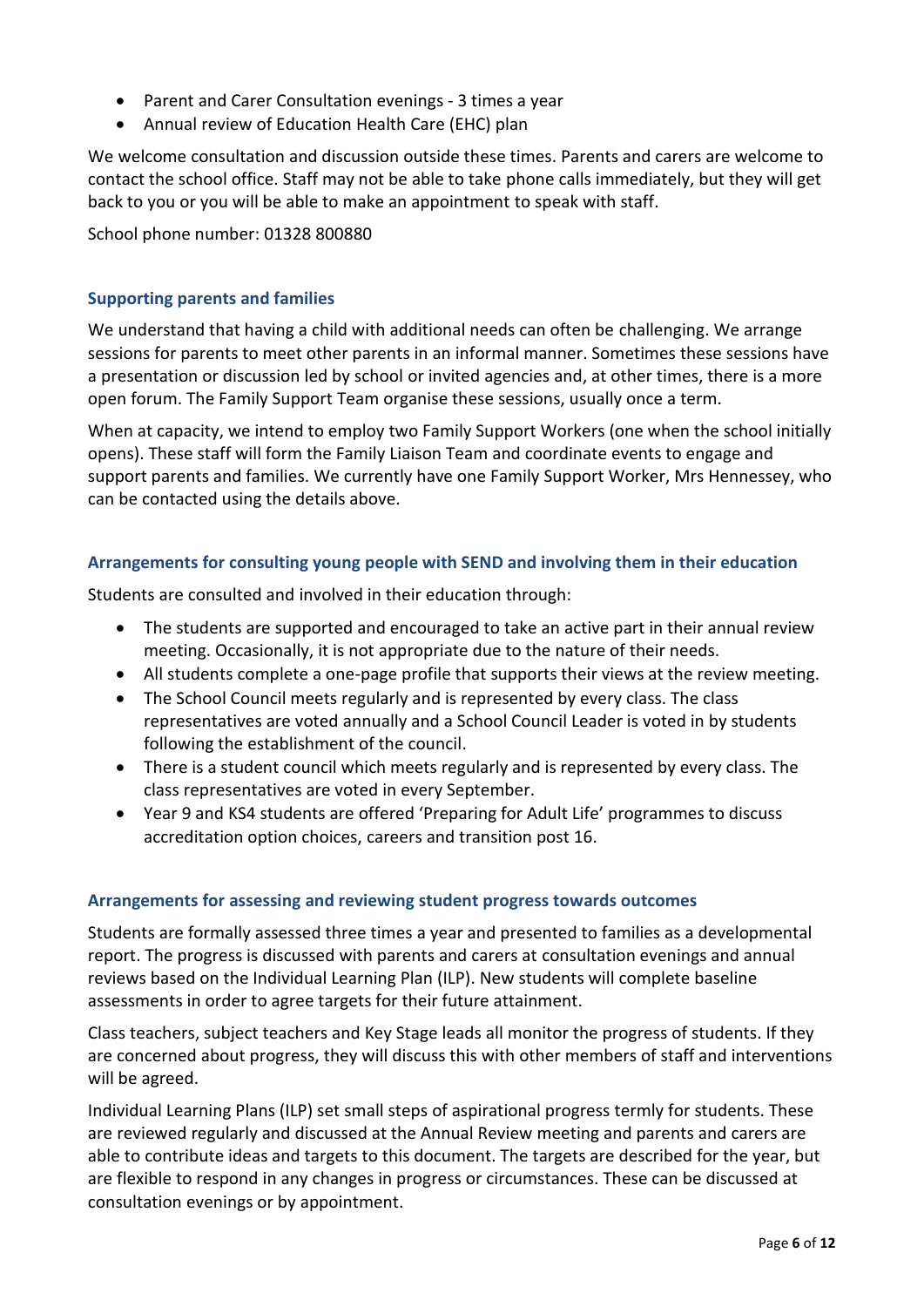## <span id="page-6-0"></span>**Arrangements for supporting transition between phases of education and in preparing for adulthood**

As young people prepare for adulthood, outcomes should reflect their ambitions, which could include higher education, employment, independent living and participation in society.

We understand that students moving class, key stage or to other provision can feel anxious and are apprehensive about changes. For all new students to the school, we offer transition arrangements that include our staff visiting new students in their present school, visits to Duke of Lancaster School with parents and often with staff from the school and taster sessions. *In exceptional circumstances, like the recent pandemic, we may not be able to accommodate visits to other provisions or on-site visits but have added a range of videos and a[n interactive virtual tour](https://sendat.academy/dukeoflancaster/virtual-tour/) to the school website to help support developing an awareness of the school environment.*

Students moving between key stages experience a transition package including taster lessons with new teachers and tours of the learning areas. The last week of the summer term is our Transition Week when all students move to their new classes in preparation for September.

From Year 9 (age 14) the annual review meeting includes the development of a transition plan known as a 'Preparing for Adult Life' Plan. This is drafted in consultation with the student and their parents or carers. The development of life skills will be a key feature of the school's 'Personal Development' curriculum through all key stages and all students will have the opportunity to participate in work experience placements during Year 10. These placements give students opportunities to experience a working environment and put their life skills learning into practice.

Duke of Lancaster is seeking to, and is beginning to establish, close links with all post 16 providers based on the aspirations of our students and their geographical location. Year 11 students will get the opportunity to engage with all relevant post 16 settings either through talks from visiting professionals or visits to the setting itself for taster days or similar. This opportunity helps students to understand the expectations of the college environment and the options available to them. Students are then able to make an informed choice about their post 16 decisions.

We are beginning work closely with Norfolk County Council's [Preparing for Adult Life Team](https://www.norfolk.gov.uk/children-and-families/send-local-offer/preparing-for-adult-life) who are able to provide additional support for the young person and their families during this time of change.

Occasionally teachers and other professionals may feel that Duke of Lancaster School is not best at meeting the needs of an individual student. This will be discussed with parents and carers at an early stage. If there is agreement the school may work with the Local Authority to plan more suitable provision. This is managed through the annual review processes and always takes into account the views of parents or carers. Where a student moves from Duke of Lancaster School to another provision, we will work closely with the new provision to provide opportunities for safe and supported transition.

#### <span id="page-6-1"></span>**Approach to teaching children and young people with SEND**

There are many approaches that staff use and the school continuously explores the latest research and innovative ways of engaging with and teaching students. There are some basic elements which characterise teaching and learning at Duke of Lancaster School and these include:

- Small classes, usually between 6-9 students.
- High ratio of staff to students, usually 1 teacher and at least 1 support assistant per class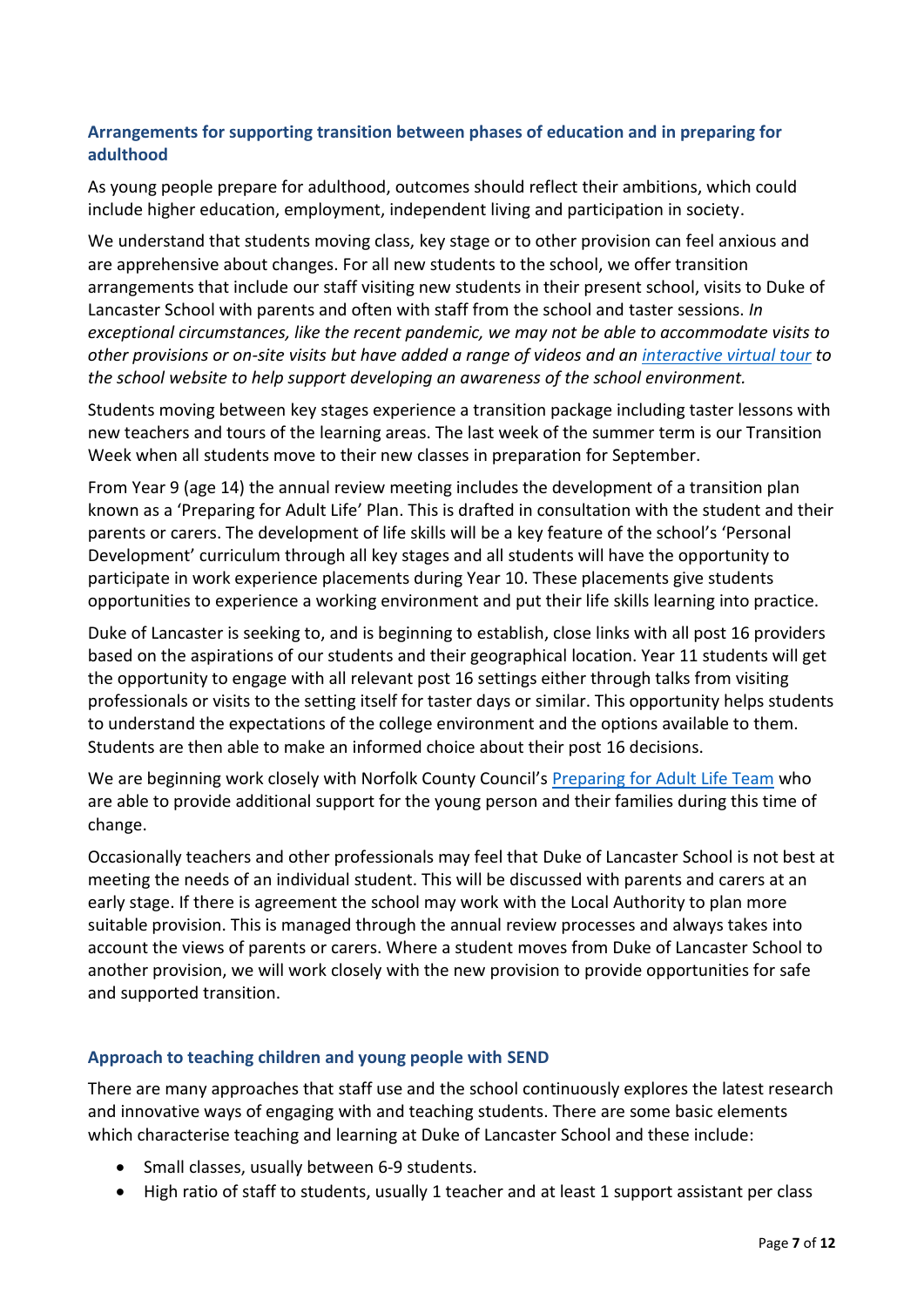- Differentiation of the lesson content, resources and teaching so that those more able are stretched and those who need more time to consolidate are equally catered for
- Small steps in learning are planned so that students can quickly recognise their achievements and confidence that they can be successful in learning
- Consolidation/repetition of learning, usually in different contexts or situations that gives students the opportunity to demonstrate what they have learnt, or indicate that they require more support
- Assessment, which is ongoing, consistent and provides constructive feedback to inform the next steps in learning
- Equality of access to the curriculum and activities. We have a 'can do' attitude and work to support students engaging with everything the school provides. This includes performing arts, a variety of school-based extra-curricular activities and trips and visits (including residential trips and trips abroad)

# <span id="page-7-0"></span>**Adaptations made to curriculum and learning environment of students with SEND**

Staff constantly review the curriculum to check its appropriateness for the students. In response to the expected cognitive profile of students on roll at Duke of Lancaster, the school's academic curriculum mirrors the National Curriculum. As such, it is expected that students will be following SENDATs red, yellow or white curriculum pathways. For more information on SENDATs curriculum pathways please use this link:<https://sendat.academy/curriculum-pathways/>

The curriculum will have equal emphasis on developing social, emotional, and life skills and knowledge and as such will consist of three strands:

- Academic
- Social, Emotional and Communication
- Therapeutic

The school is a brand-new purpose-built building opening in January 2022. The site is single-story and as such as spaces are wheelchair accessible.

All classrooms have display screens and we intend for them to be equipped with visualisers, to enable staff to model to students processes and expectations related to learning. All classrooms in the primary and secondary phases have smaller side rooms that can be utilised by individual students or smaller groups to support learning, co and self-regulation as appropriate. The overall environment is low-sensory and developed alongside and including student voice, in order to create learning spaces where students feel safe and confident to access their learning.

Specialist facilities and equipment:

- Science Lab
- Art and Design Room
- Food Technology Room
- Library
- Activity Studio
- Two Sensory rooms
- Soft Playroom
- Two Calming Rooms
- Two Therapy Rooms
- A room for visiting professionals
- A hygiene suite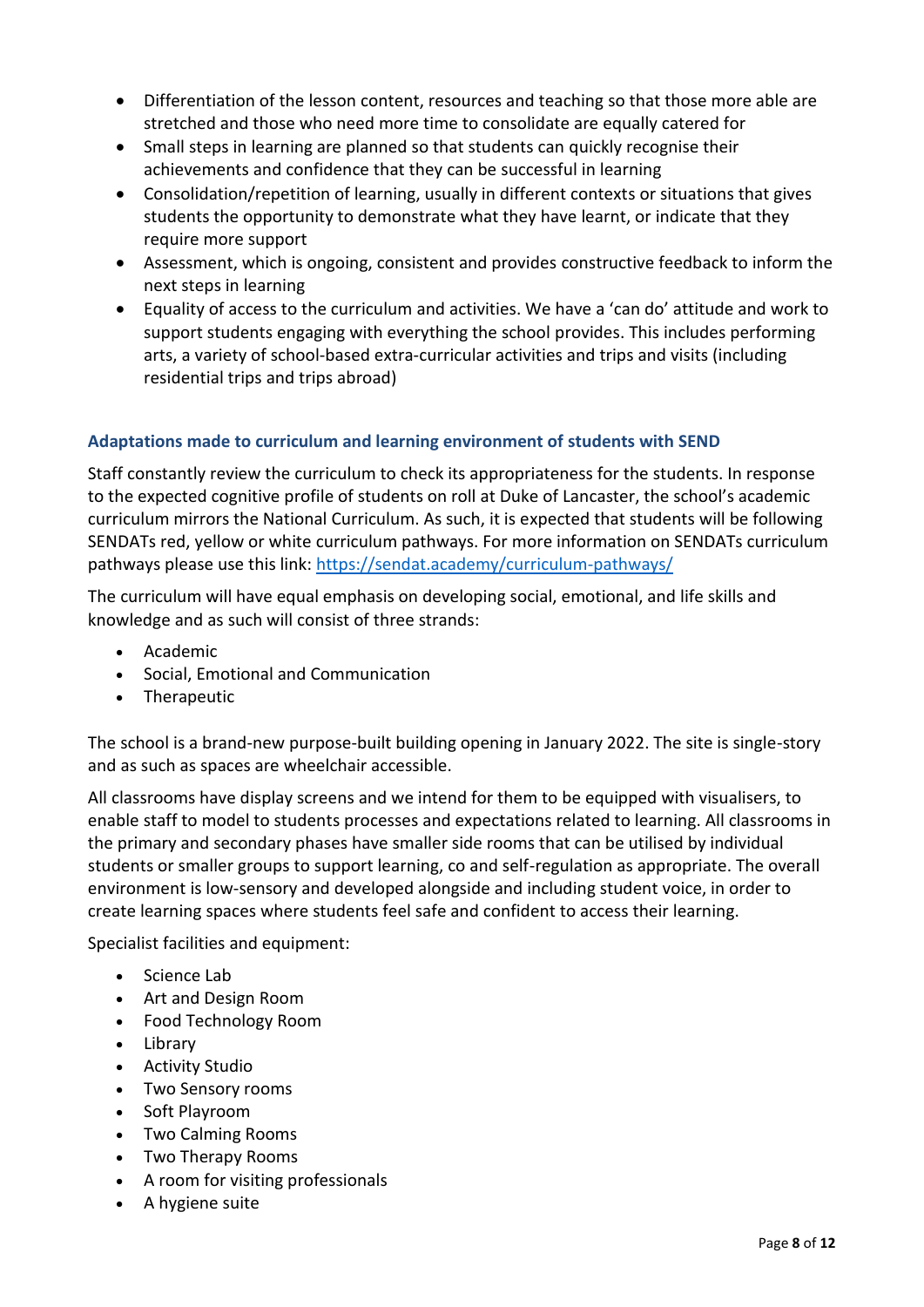- Outdoor spaces including a hard surface multi-use games area
- Meeting/Training Room

Duke of Lancaster is a **Trauma and Mental Health Informed School**. We believe that everyone in our school community should have a mentally healthy environment. Wellbeing is the highest priority, and we implement many interventions to ensure the relational and emotional health of all. Staff have all received Trauma informed training. Additionally, some staff have completed the Level 5 Trauma Informed Diploma.<https://sendat.academy/trauma-informed/>

<span id="page-8-0"></span>**Expertise and training of staff to support children and young people with SEND** including how specialist expertise will be secured.

Duke of Lancaster School caters for a broad range of communication, interaction, and learning needs. As such, staff have a broad range of skills to work with students. Teachers are qualified and most have considerable experience of teaching. All staff receive a structured programme of training which is part of the ongoing training through the professional development training days and through the appraisal system they can access other relevant areas of training. The School Development Plan sets out the main themes of training for staff. Where a new condition or need arises, training is delivered to staff as appropriate.

Training may be:

- In-house as part of ongoing work
- During staff meetings
- During Professional Development Days
- Locally sourced within the county
- National training
- International training, where we have been able to secure additional funding, training has on occasion taken place in Europe.

Additional and specialist expertise links include access to trained therapists:

- Occupational therapy (OT)
- Speech and Language Therapy (SALT)
- Physiotherapy (Physio)
- Educational Psychology (EP)
- Child and Adolescent Mental Health Service (CAMHS)
- Social Care
- Disability Nursing Team and the Behaviour Support Nursing Team
- Local Authority specialist advice

#### <span id="page-8-1"></span>**Evaluating the effectiveness of the provision made for children and young people with SEND**

As all students at Duke of Lancaster School have an EHC plan, the effectiveness of the whole school reflects the quality of SEND effectiveness.

Duke of Lancaster School is establishing robust systems at all levels to reflect on and evaluate the effectiveness of the provision. This runs through from teachers to senior leadership and governance.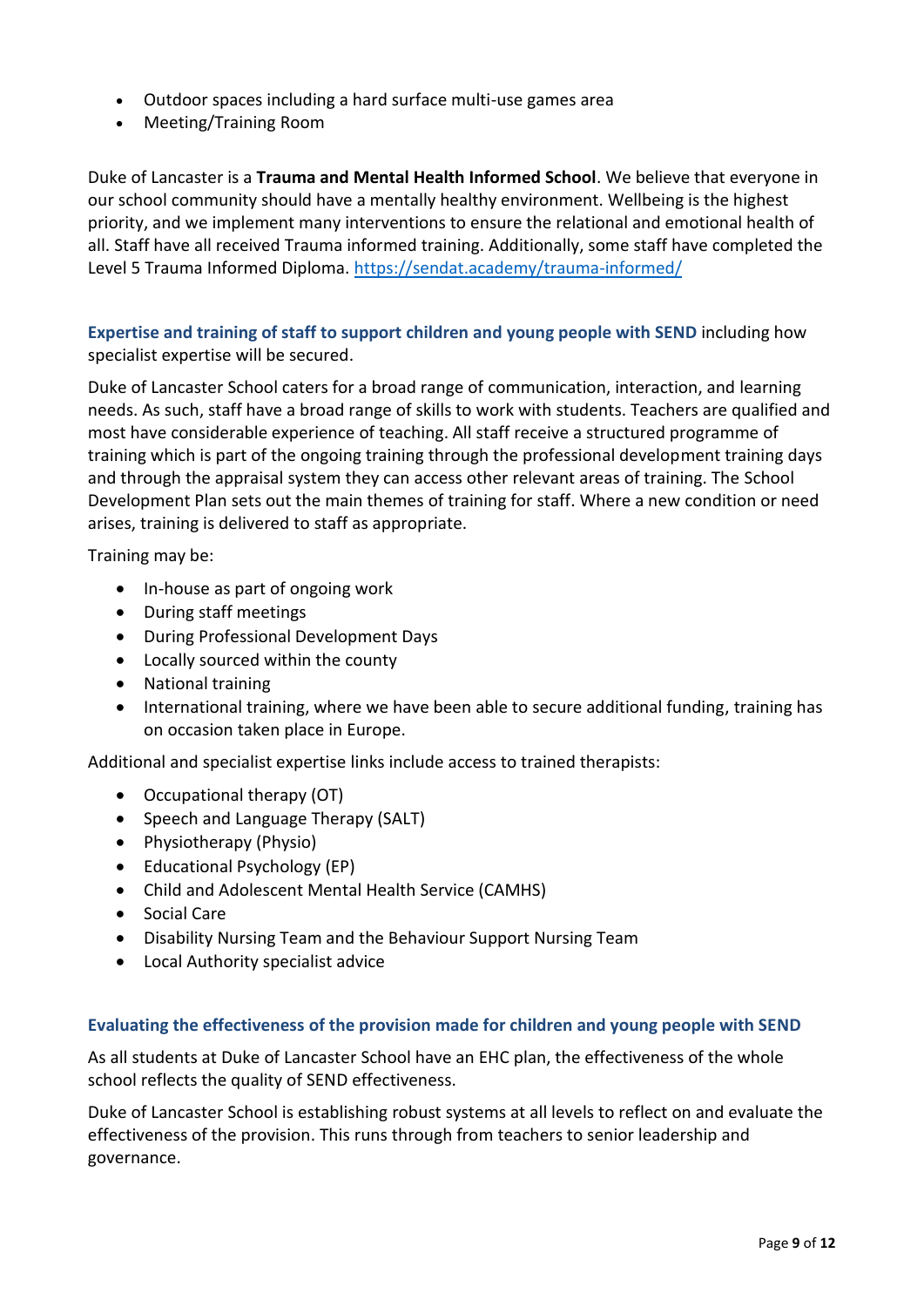We are proudly part of SENDAT, a multi academy trust. Governance teams are well trained and informed. Directors are responsible for the whole SENDAT Trust. The Duke of Lancaster School Local Advisory Board (LAB) is delegated responsibility for the curriculum and standards. Full details of Governance teams are available on our websites https://sendat.academy and [Governance](https://sendat.academy/dukeoflancaster/governance/) – [SENDAT Duke of Lancaster](https://sendat.academy/dukeoflancaster/governance/)

Member of governance receive regular reports including half-termly detailed reports, School Self Evaluation and the Trust Development Plan which includes each separate provision of the Trust.

The SENDAT Trust engages consultants as appropriate to provide impartial advice.

#### <span id="page-9-0"></span>**How are students enabled to engage in activities?**

There is a broad range of activities available and careful consideration is given to ensure that there are engaging physical activities for students who do not normally enjoy physical activity. The curriculum is supported with many educational visits. These are local, national and European-wide opportunities. *In exceptional circumstance, like the recent pandemic, not all activities have been able to go ahead.*

Where activities and visits are directly associated with the curriculum they are provided at no charge.

Where activities are enrichment, additional to the curriculum provision, parents and carers may be asked for a contribution. Please see our Charging and Remissions Policy for more information.

We have a strong belief in offering residential experiences.

Examples of activities and visits include:

- Parks/Nature Reserves
- KS3-5 Wales trip
- Lunch time and afterschool clubs
- Cycling
- Work experience
- Museums
- Independent travel training
- Parks/Nature Reserves
- Sporting competitions
- Visits to places of work
- Canoeing
- Sailing
- Horse riding
- Swimming
- Orienteering /Geocaching

#### <span id="page-9-1"></span>**Pupil Premium**

Duke of Lancaster School makes good and innovative use of Pupil Premium funding. It supports many trips, additional resources, and training. It also covers the cost of free school meals. A report on how Pupil Premium funding is used will soon be available on the school website.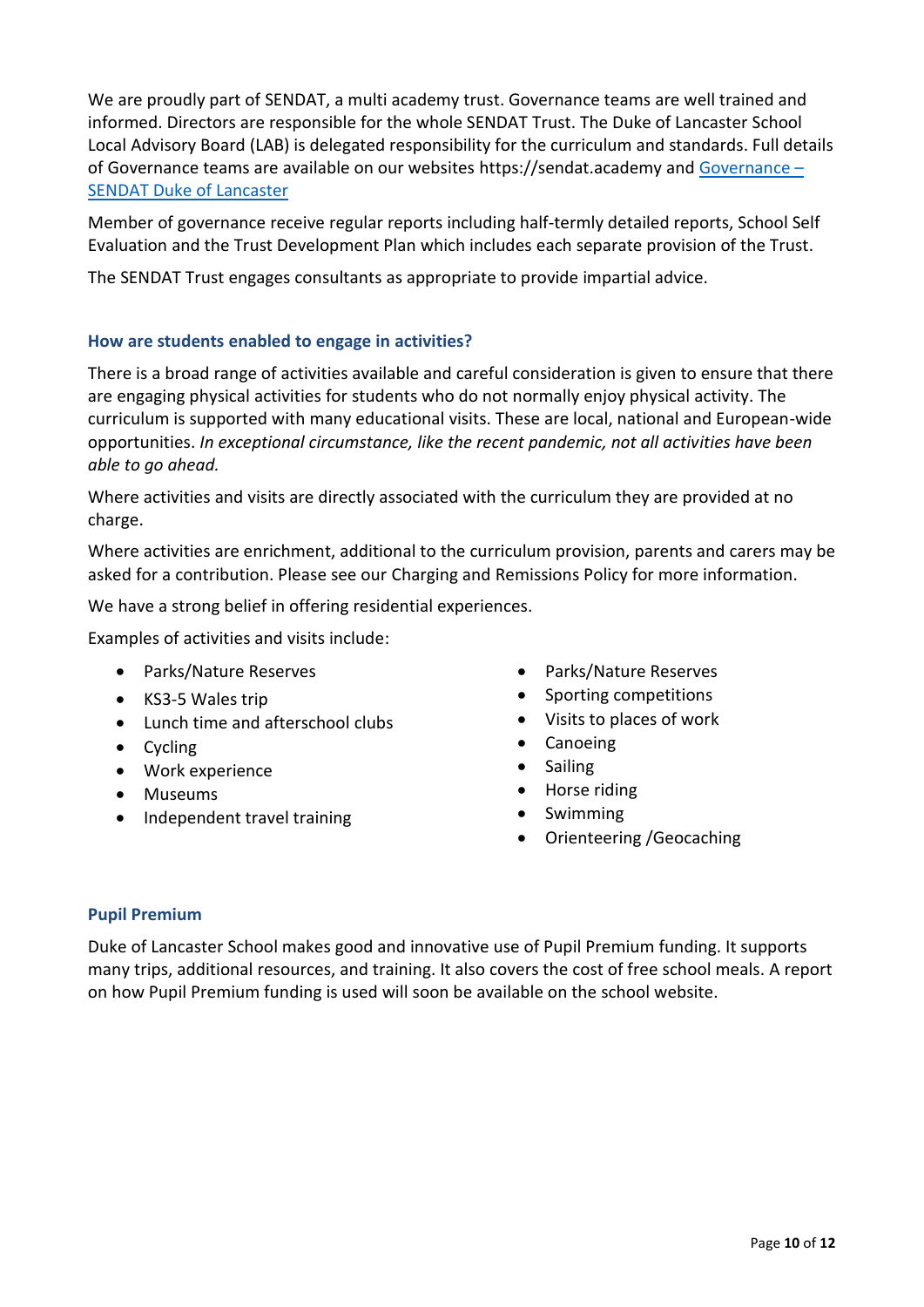#### <span id="page-10-0"></span>**Scouts**

Duke of Lancaster has established a Scouts group at the school and intends to offer scouting opportunities to all students through weekly enrichment opportunities. We appreciate that many of our children have difficulty accessing the experiences of their mainstream peers. At Duke of Lancaster, we are committed to giving our young people the chance to have adventures, explore new ideas, get involved in their community and earn awards from learning a skill or facing a challenge!

#### <span id="page-10-1"></span>**Transport to school**

Transport is managed and provided by the Local Authority. The majority of students at Duke of Lancaster travel to school in taxis managed by the Norfolk Transport Team.

Please see their website: [Special educational needs transport -](https://www.norfolk.gov.uk/education-and-learning/school-and-college-transport/special-educational-needs-transport) Norfolk County Council

This area of Norfolk County Council's Local Offer also has details on the arrangements for post 16 travel.

#### <span id="page-10-2"></span>**Support for improving emotional and social development**.

This includes extra pastoral support arrangements for listening to the views of children and young people with SEND and includes measures to prevent bullying.

All students receive PSHE (Personal Social Health Education) and, in addition, they have daily tutorial time. The smaller class sizes means that all staff have time to get to know students well and support them appropriately.

Staff training is updated regularly and includes safeguarding issues. There is a clear system for referring students for further support. Initially, in-house support (also known as early help) which may include additional mentoring time with the tutor, time with student specific emotionally available or Trusted Adults and support from Safeguarding Leads along with the Family Support Team. All staff receive training for Trauma Informed practices.

All staff are vigilant for any signs of bullying, and this is taken very seriously at all levels. For example, break times are supported by teaching and support staff who deliver a structured activities for those students who require additional support to socialise appropriately.

#### <span id="page-10-3"></span>**How the school involves other bodies, including health and social care bodies, local authority support services and voluntary sector organisations.**

Duke of Lancaster School works closely with a range of other professionals. Safeguarding is of the highest priority. All the Senior Leadership team take active roles to ensure robust safeguarding measures and procedures are applied consistently. The Safeguarding leads take the lead role in working with social care alongside the Family Support/Medical Lead.

The Head of School is the designated teacher responsible for Looked After/Children in Care and ensures that these students are not disadvantaged and that regular reporting to the Virtual Head takes place.